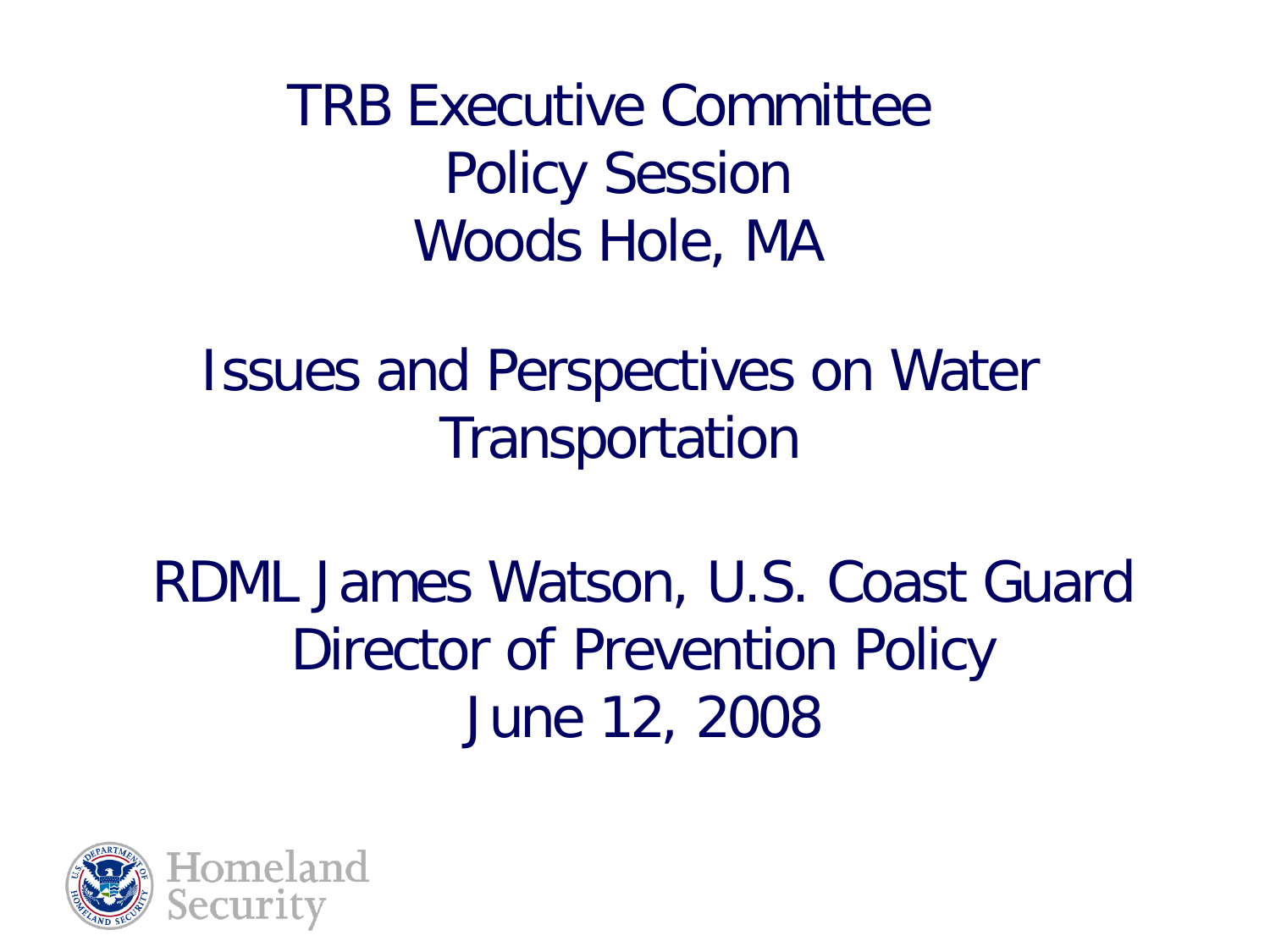#### **Overview**

- **Marine Transportation System**
- **Infrastructure Funding**
- Freight Movement
- Maritime Community
- CMTS National Strategy
- Coast Guard Initiatives

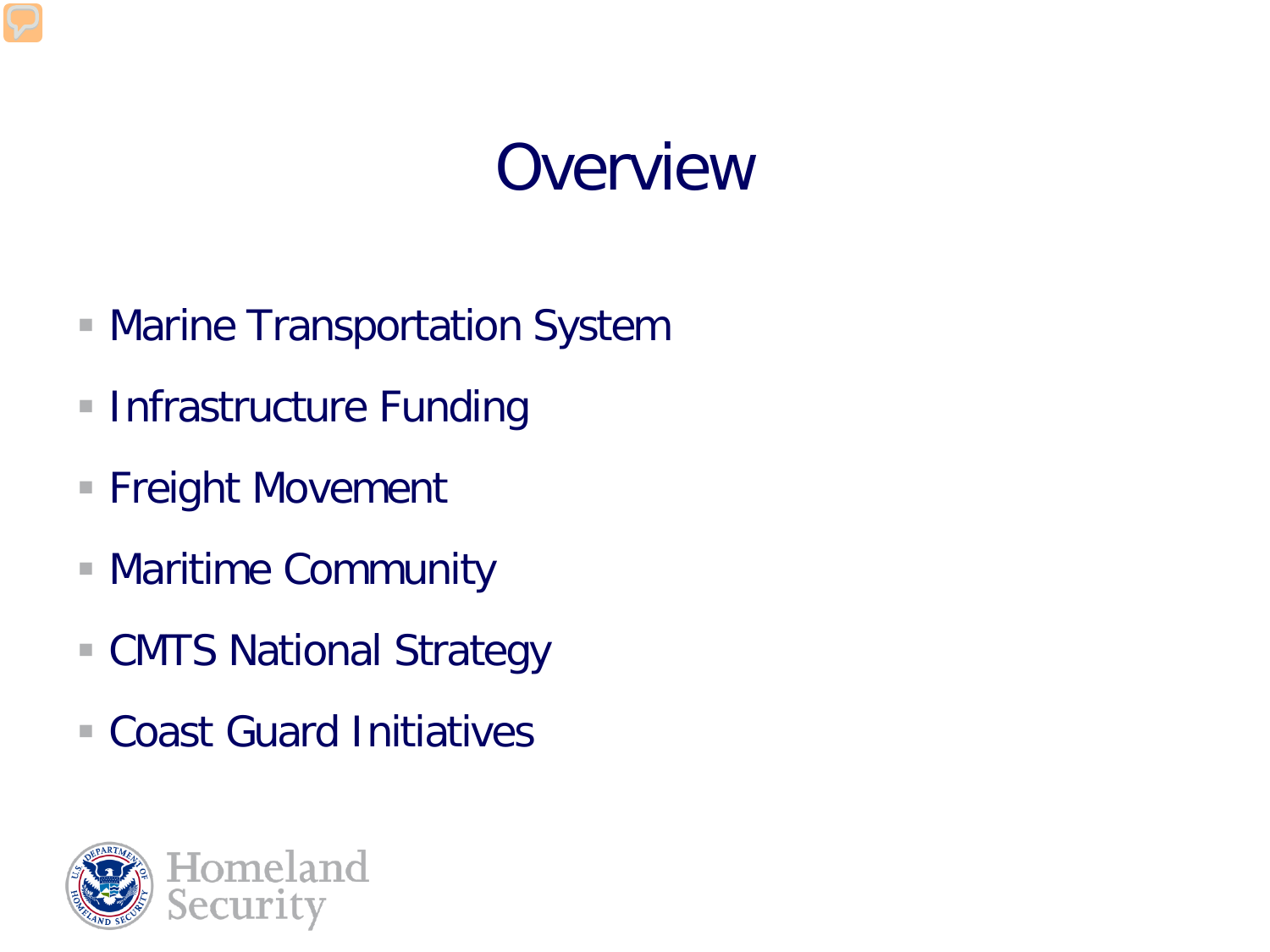### Global Marine Transportation System

AMVER Plot for April 4, 2009



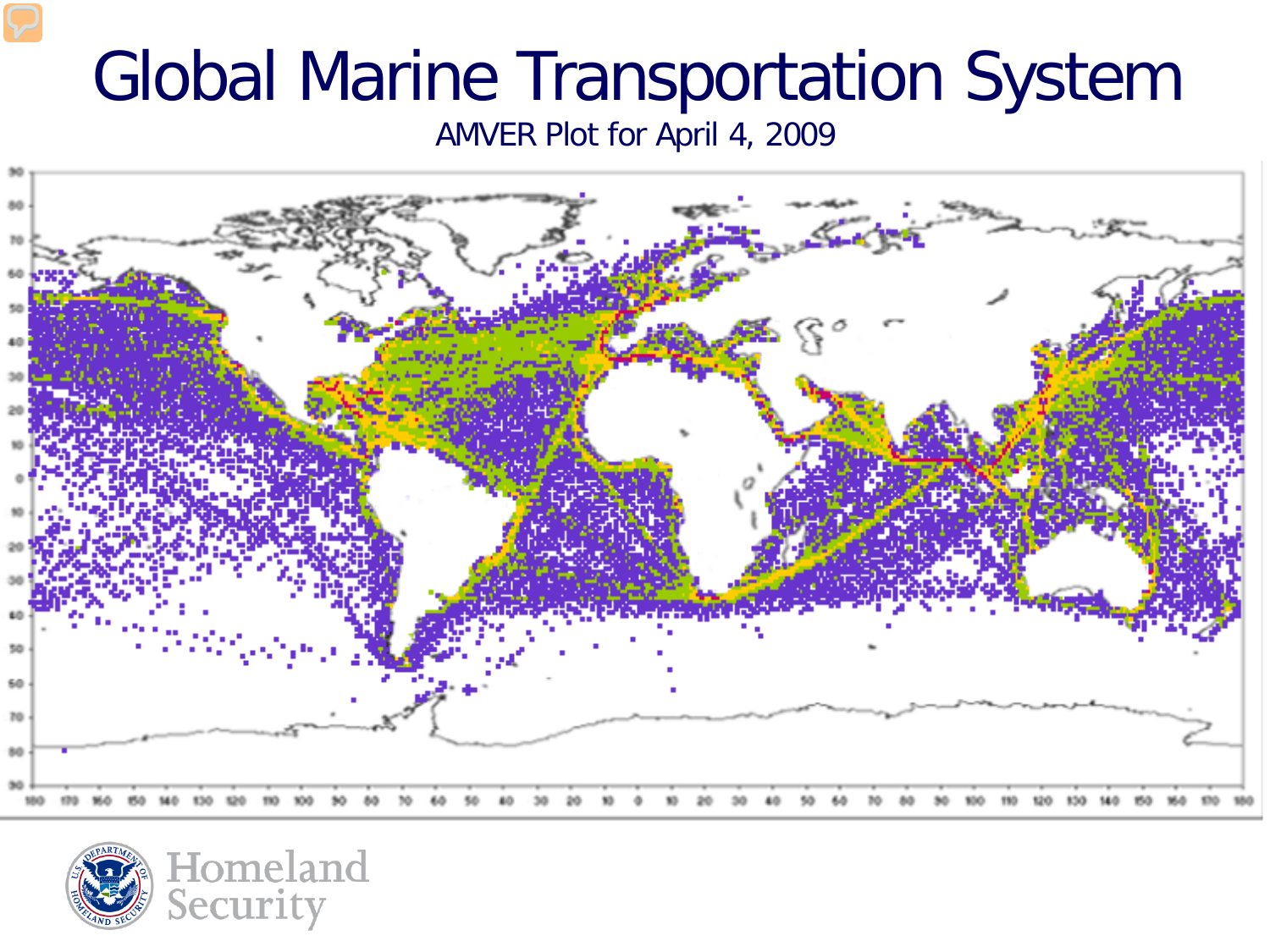### U.S. Marine Transportation System



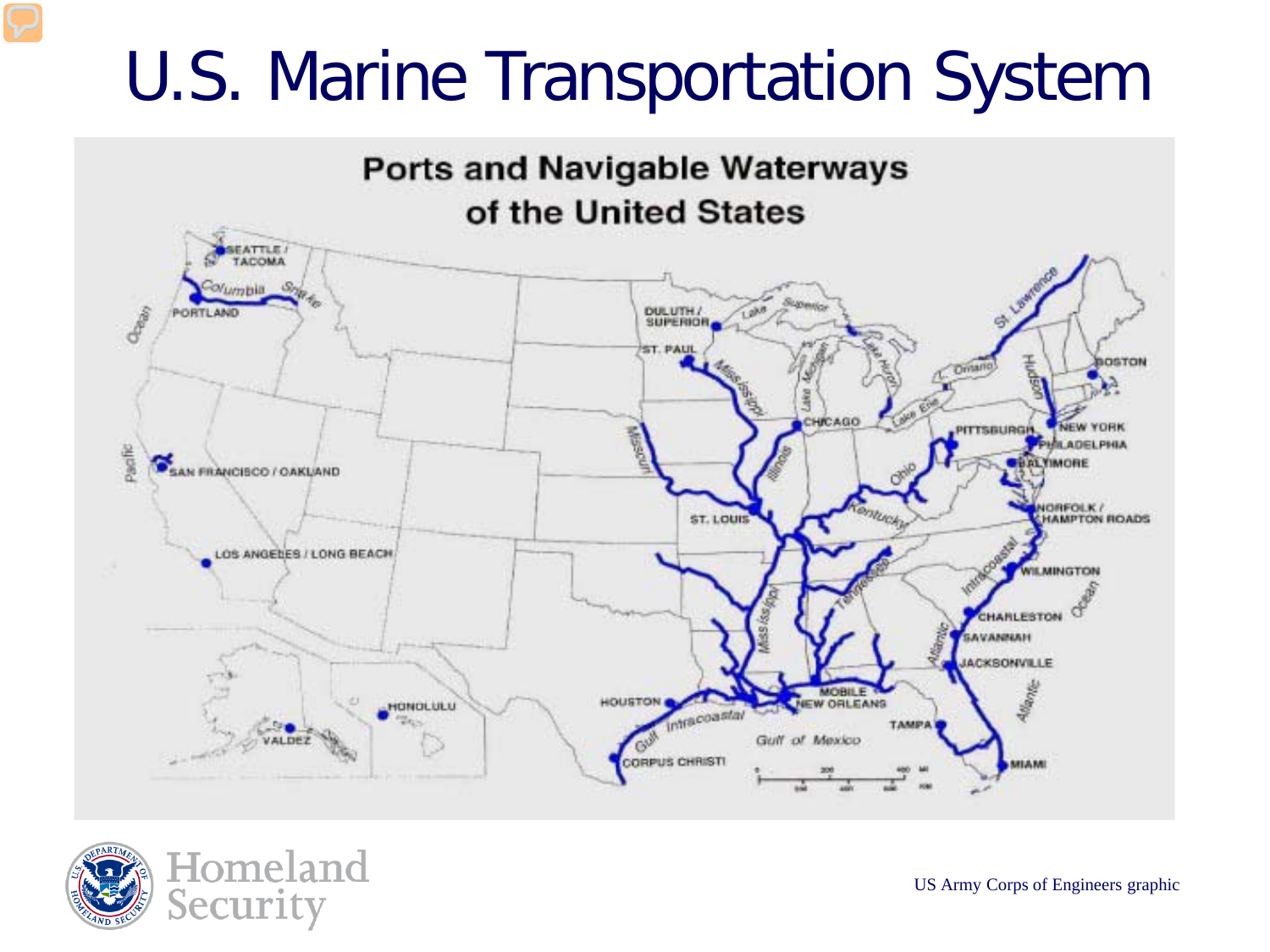### Maritime Trade & The MTS

- The MTS carries 44.9% by value and 77.6% by weight of all U.S. international trade. (BTS)
- **5.5 billion worth of goods moves through U.S. ports each day.** International trade accounts for 25% of GDP. (AAPA)
- **Economy: creates over 13 million jobs, over \$1 trillion revenue**
- **National defense: rapid mobilization & sustains our military**
- **Efficient environmentally benign transportation**
- **Top 5 US ports by tonnage (millions) (USACE)** 
	- South LA 229
	- Houston 216
	- New York 157
	- Long Beach 86
	- Beaumont 81







**Courtesy Port of Los Angeles**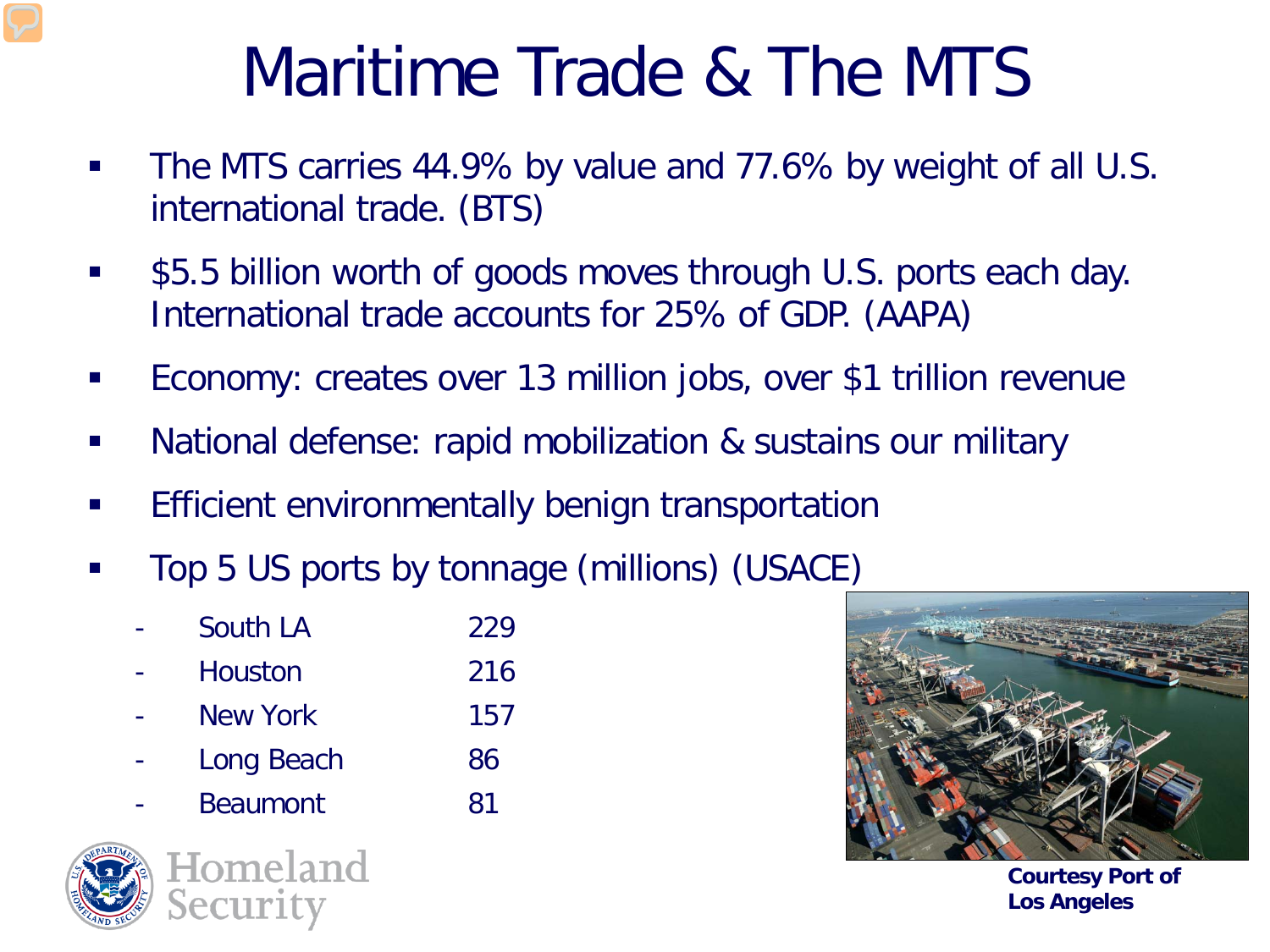# U.S. Infrastructure and Funding

- Transportation funding streams not targeted to national problems- Not looked at with a systems approach, e.g. freight
	- State funding-share formulas
	- No targeted Intermodal funds
	- Unable to do Federal port planning
- Aging and capacity constrained public infrastructure
	- $\blacksquare$  Locks and dams
	- Water depth- 35% half-channel availability and dropping
	- These hurt efficiency, safety, and reliability/resiliency

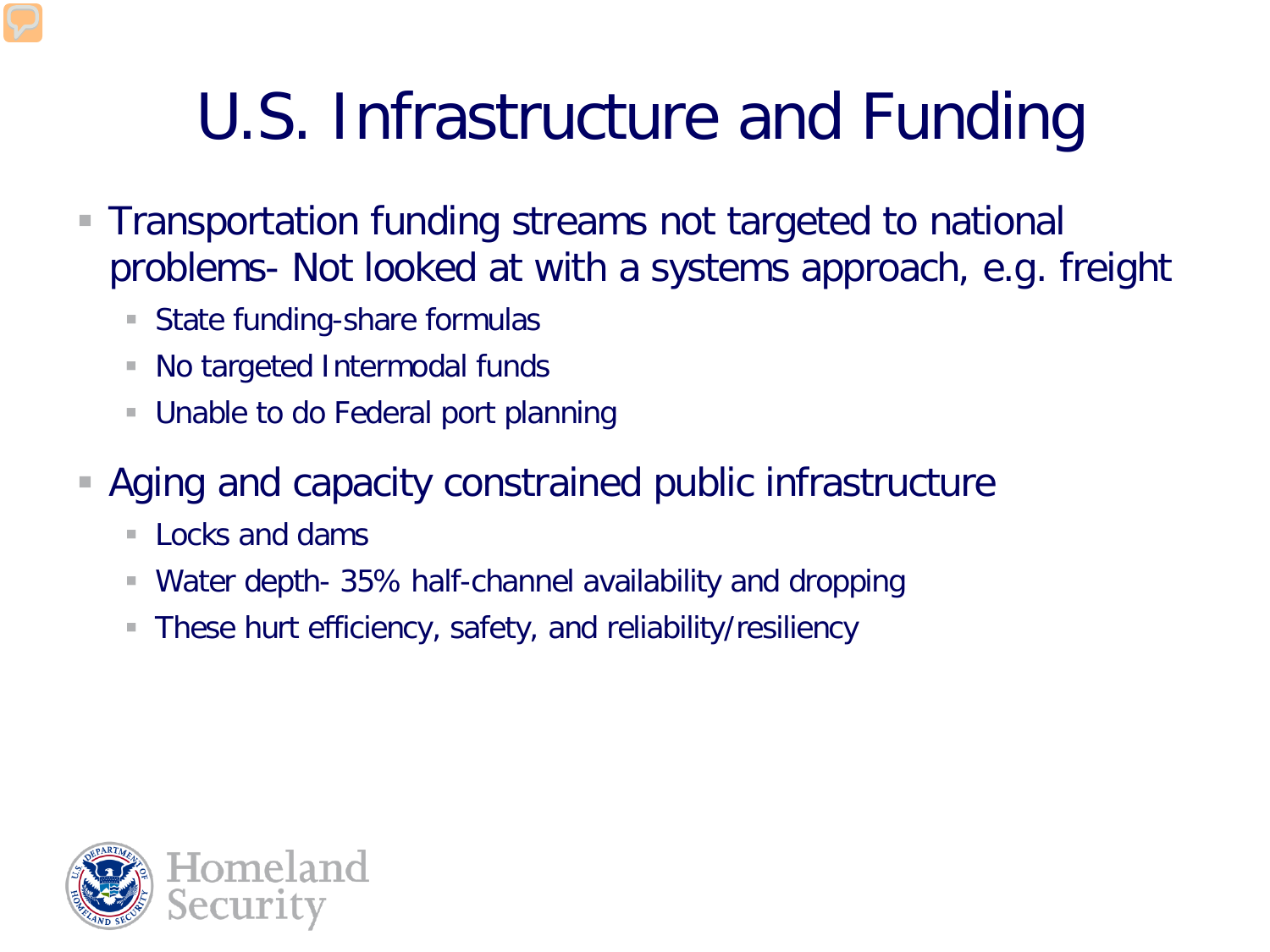# U.S. Infrastructure and Funding

- Limited funding sources
- Harbor Maintenance Trust Fund (HMTF)
	- Surplus in fund
	- **Breaking faith with the taxpayers**
	- Reliability of the MTS compromised
- **Inland Waterways Trust Fund (IWTF)** 
	- Fuel Tax
	- **Fails to cover annual requirements**
	- **Fund requires major overhaul**
- American Recovery and Reinvestment Act of 2009
	- One time stimulus funding

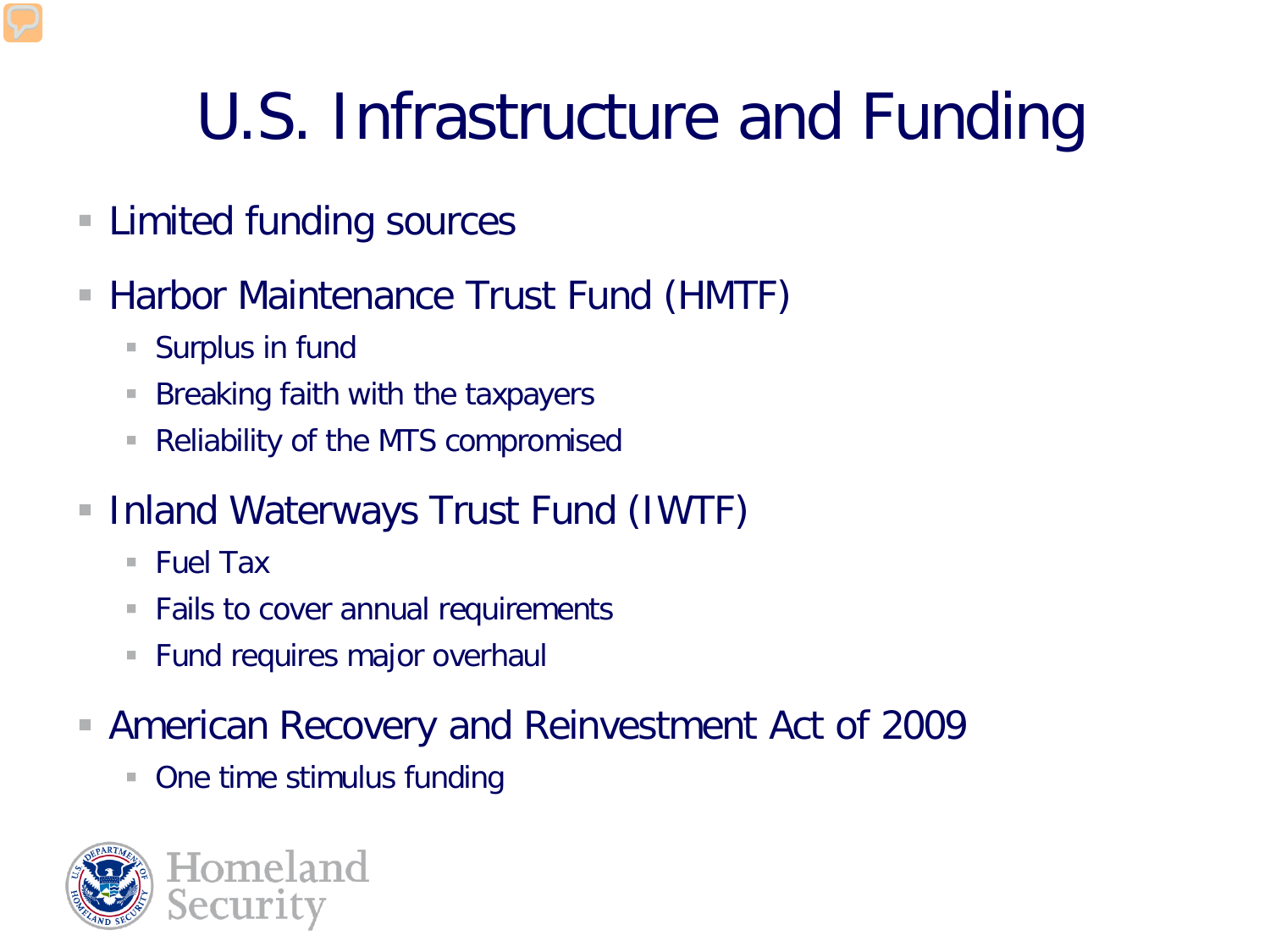# U.S. Freight Movement

- What will the future bring?
- Shifting Freight Patterns
- Regional / Mega Ports
- Call for a National Freight Transportation Policy
- Intermodal Approach

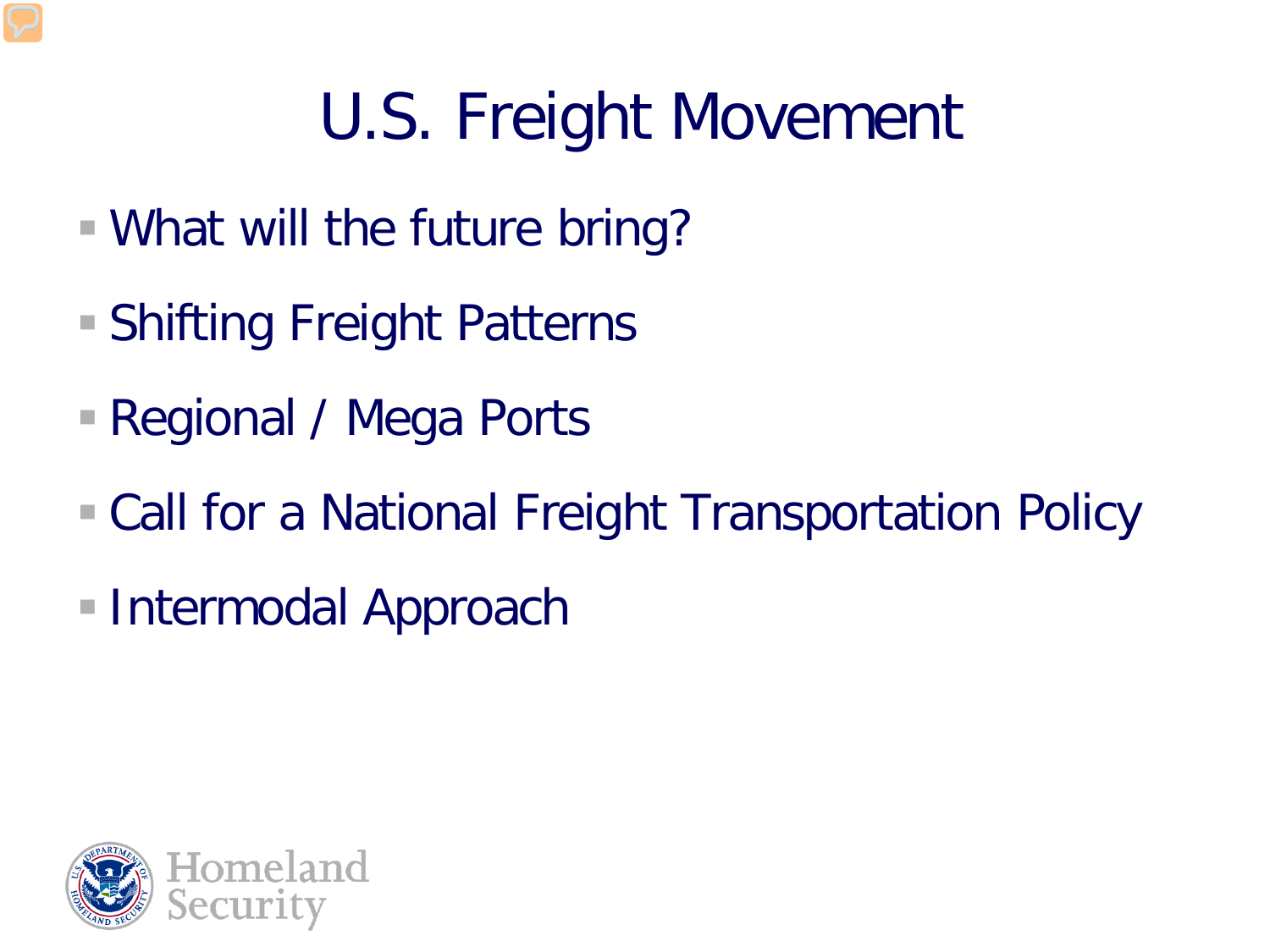#### Shifting Trade Corridors- Panama Canal Expansion (Double capacity)



**Figure 3** Cross section of the new locks with its water saving basins, shown with a post-Panamax container vessel with a nominal capacity of 12,000 TEUs.



Homeland

Security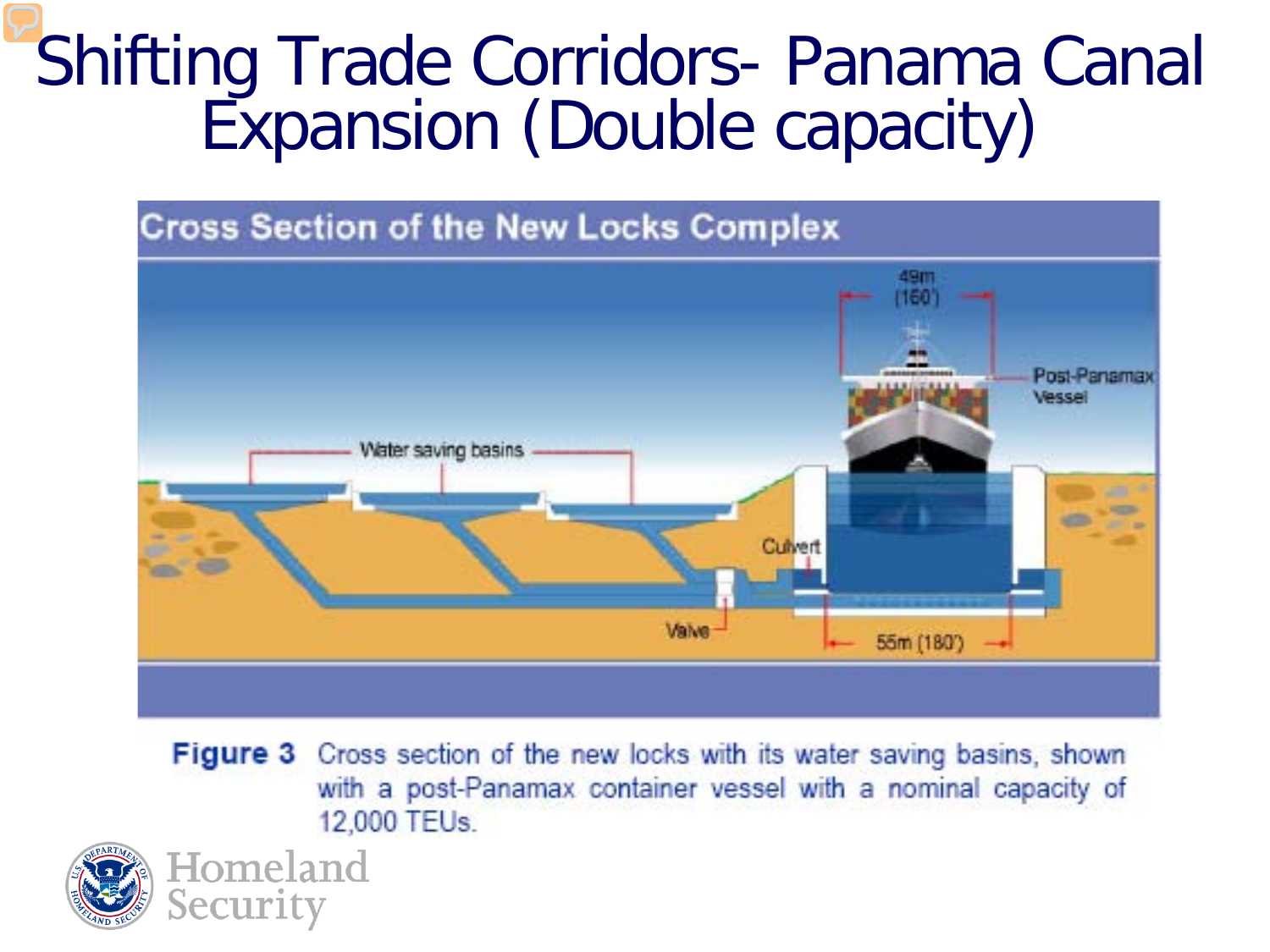### Shifting Trade Patterns and Nav Safety

**Siberia**

**Bering**

**Sea**

**Arctic**

**Ocean**

⊙

**North America** <sup>10</sup> *Northwest PassageChokepoint Northern Sea Route*

**North**

**Ocean**

**Atlantic**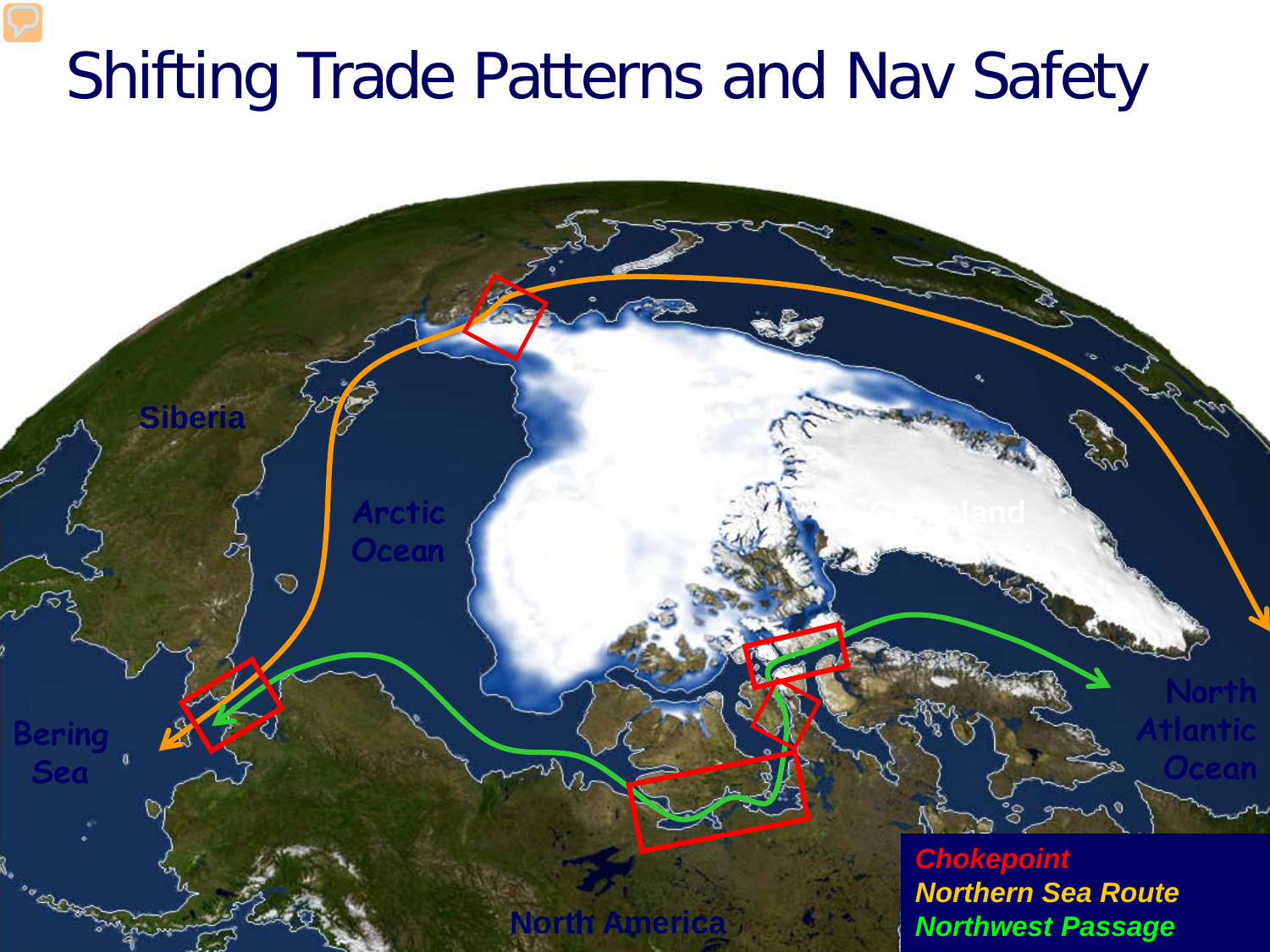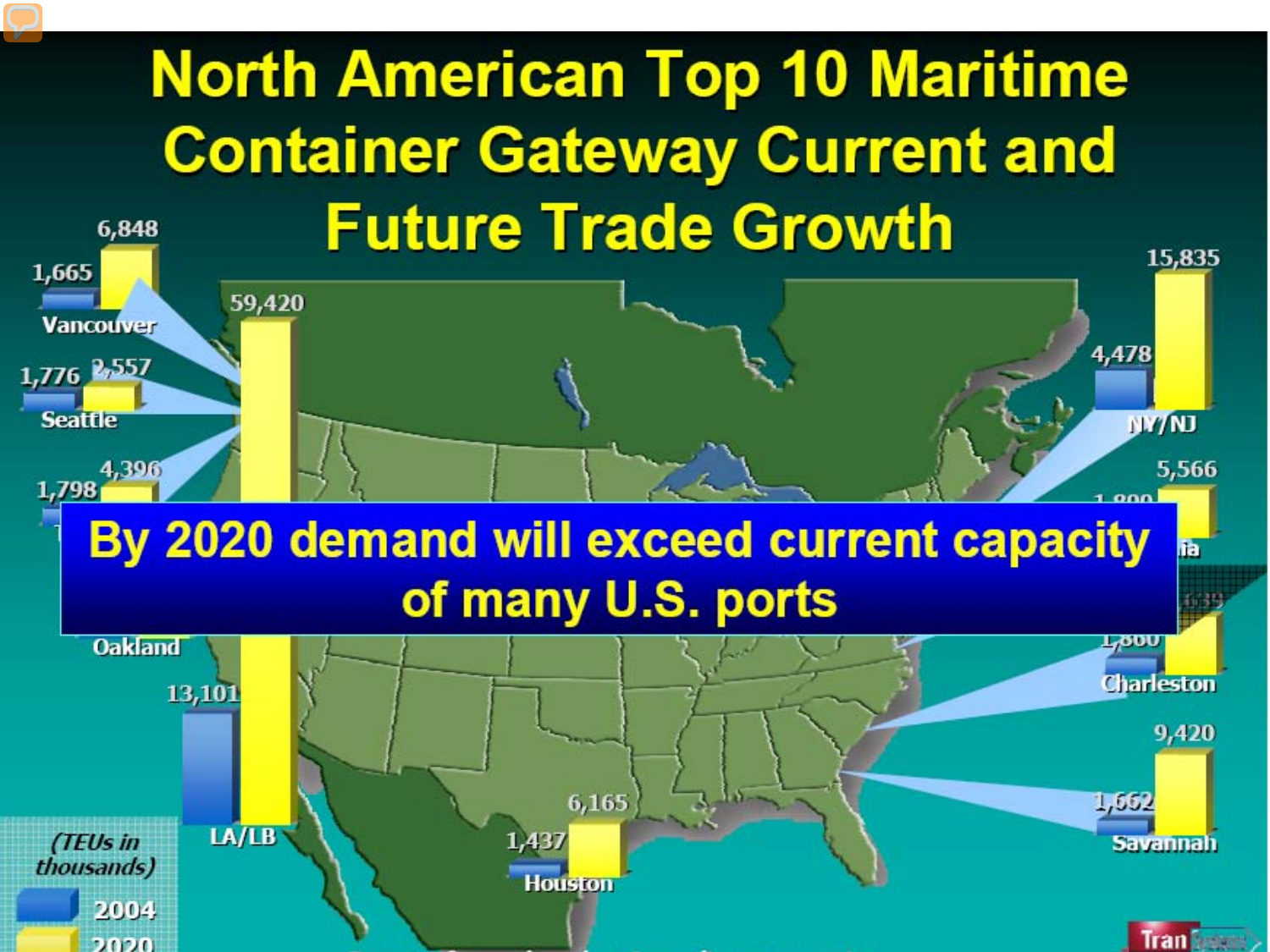#### 2008 Container Throughput – U.S & Canada





Gary D Gilbert – Senior Vice President, Hutchison Port Holdings Maritime Security Council Presentation May 2009 *Sources: CI-online, Dynamar, news, Apr 09*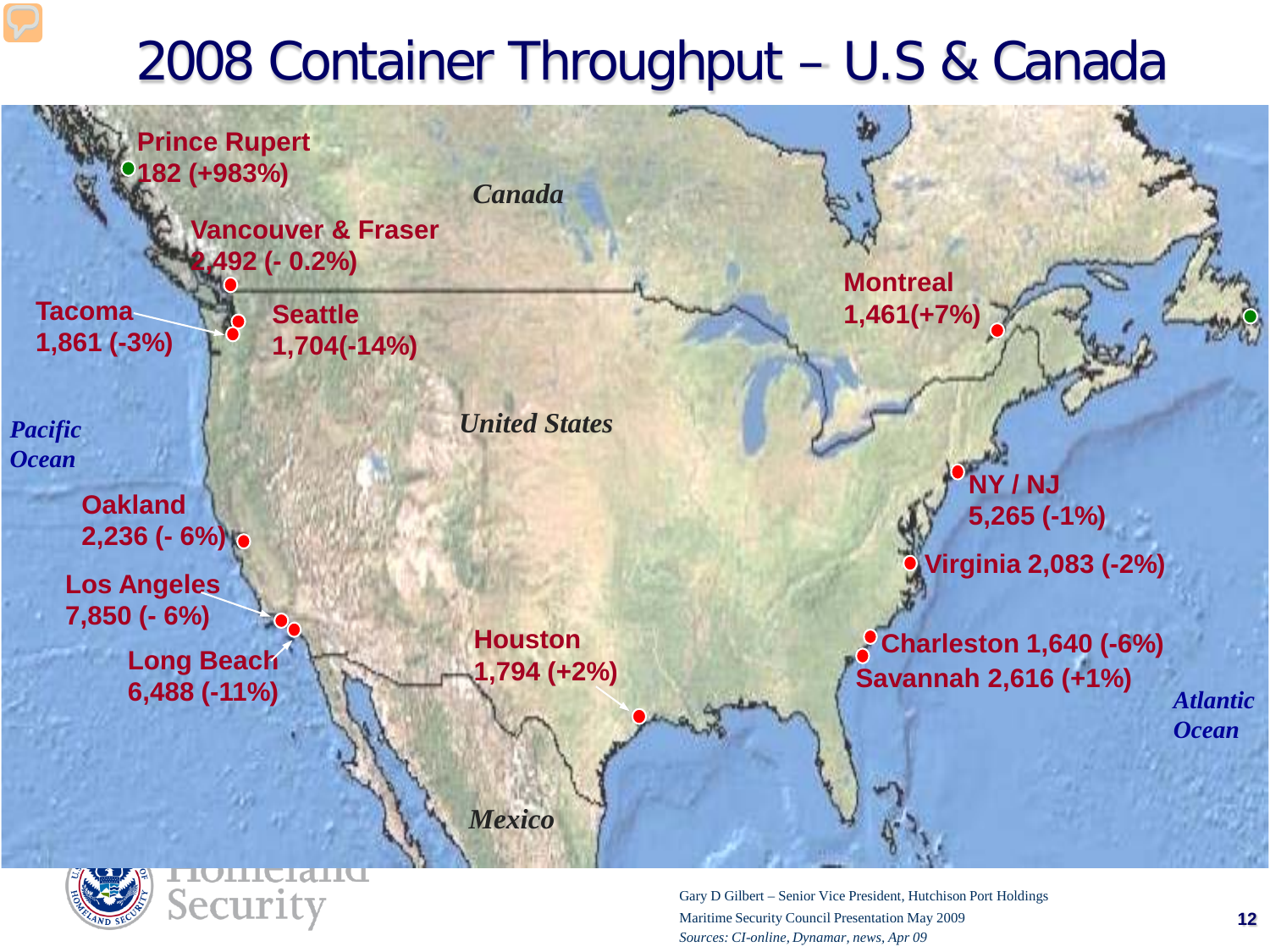# U.S. Energy Demand Growth

■ Increased demand for oil and gas, and the ships that move it.



**Figure 3. Energy consumption by fuel, 1980-2030** 

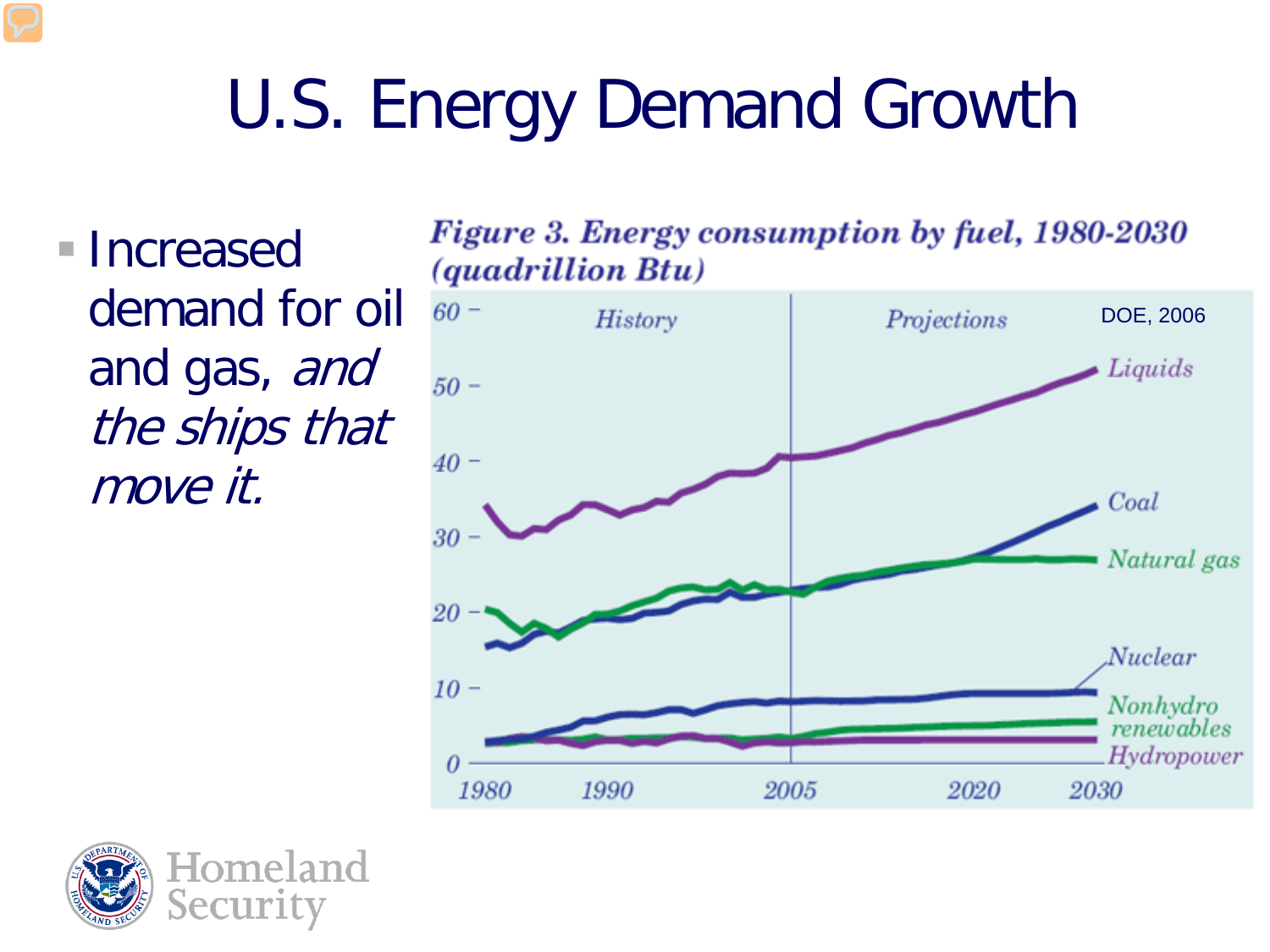# Maritime Community

- Requires qualified personnel to operate many ship types and transport various cargoes
	- Tankers, bulk carriers, containers, passengers
	- Oil, chemicals, freight, bulk materials, finished goods
- Maritime transportation is critical to the U.S. / World economy
- No country is immune A hiccup in Hong Kong is felt in the US and vice versa

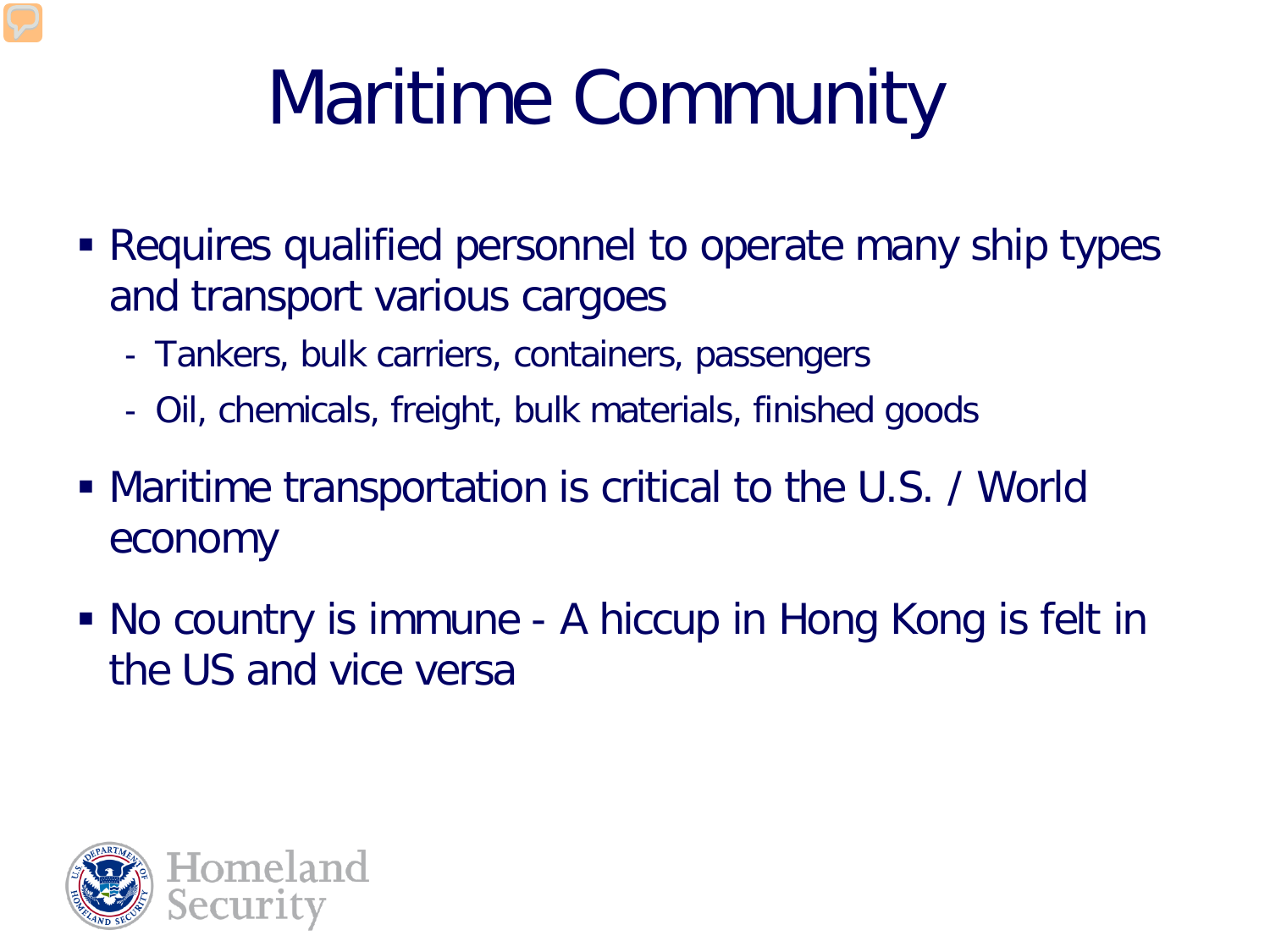# Maritime Community

#### Governments - Empower

- Professional Recognition
- Maintain Competencies
	- Flag / Licensing state
	- Port State
- Owners / Operators Enable
	- Systems designed to influence professionalism



- Improve mariner image by incorporating sound practices to strengthen safety, security, and environmental protection

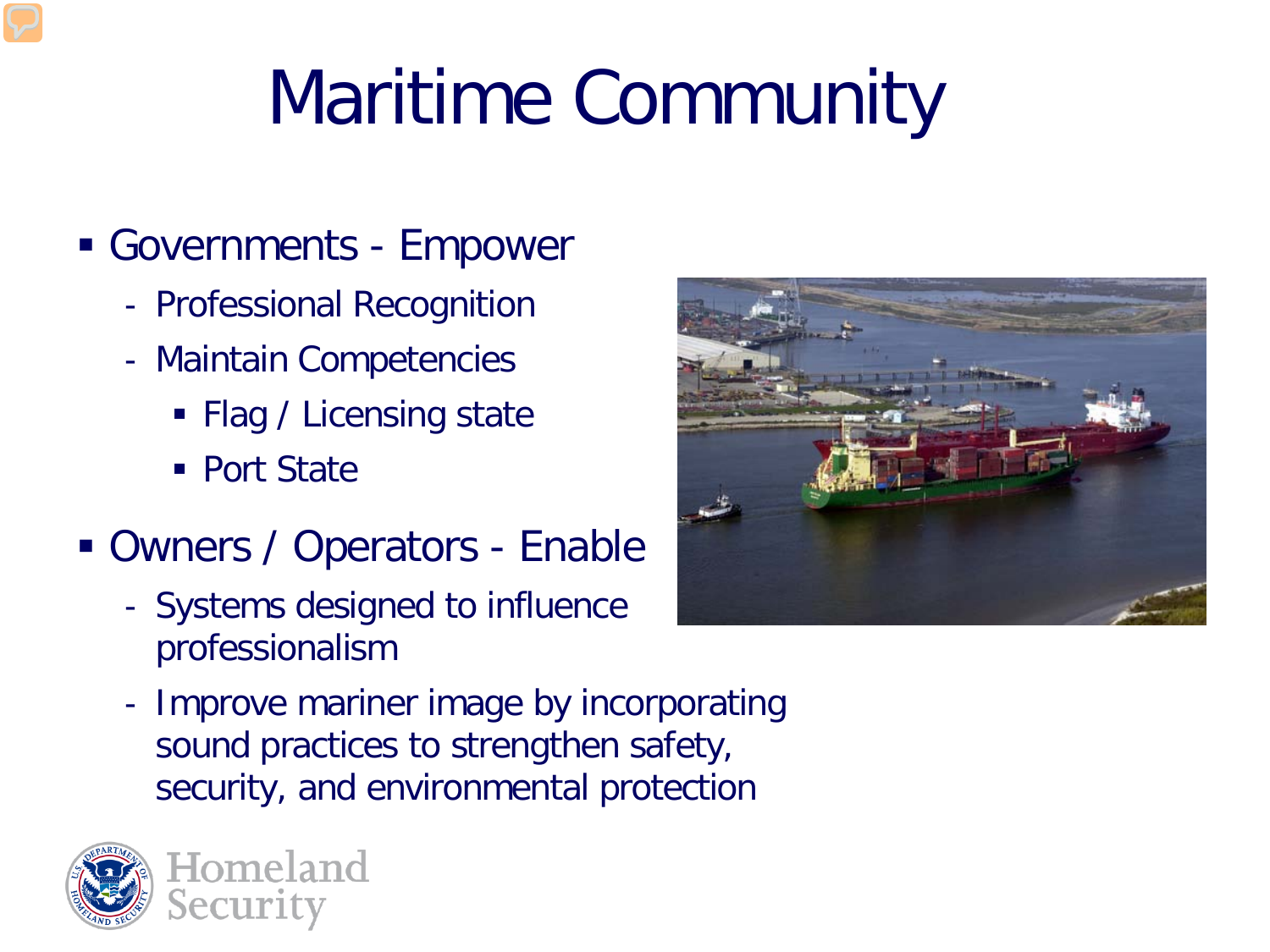# CMTS National Strategy

■ 34 Recommendations/Actions in Five Priority Areas

#### • **Capacity**

Addresses capacity issues, improve efficiency, & reduce congestion

#### • **Safety and Security**

Strengthen maritime safety & coordinate maritime security

#### • **Environmental Stewardship**

− Protect environmental health of shared resources

#### • **Resilience and Reliability**

− Increase MTS reliability and ability to withstand/or recover from damaging incidents

#### • **Finance and Economics**

Maintain & improve infrastructure



Homeland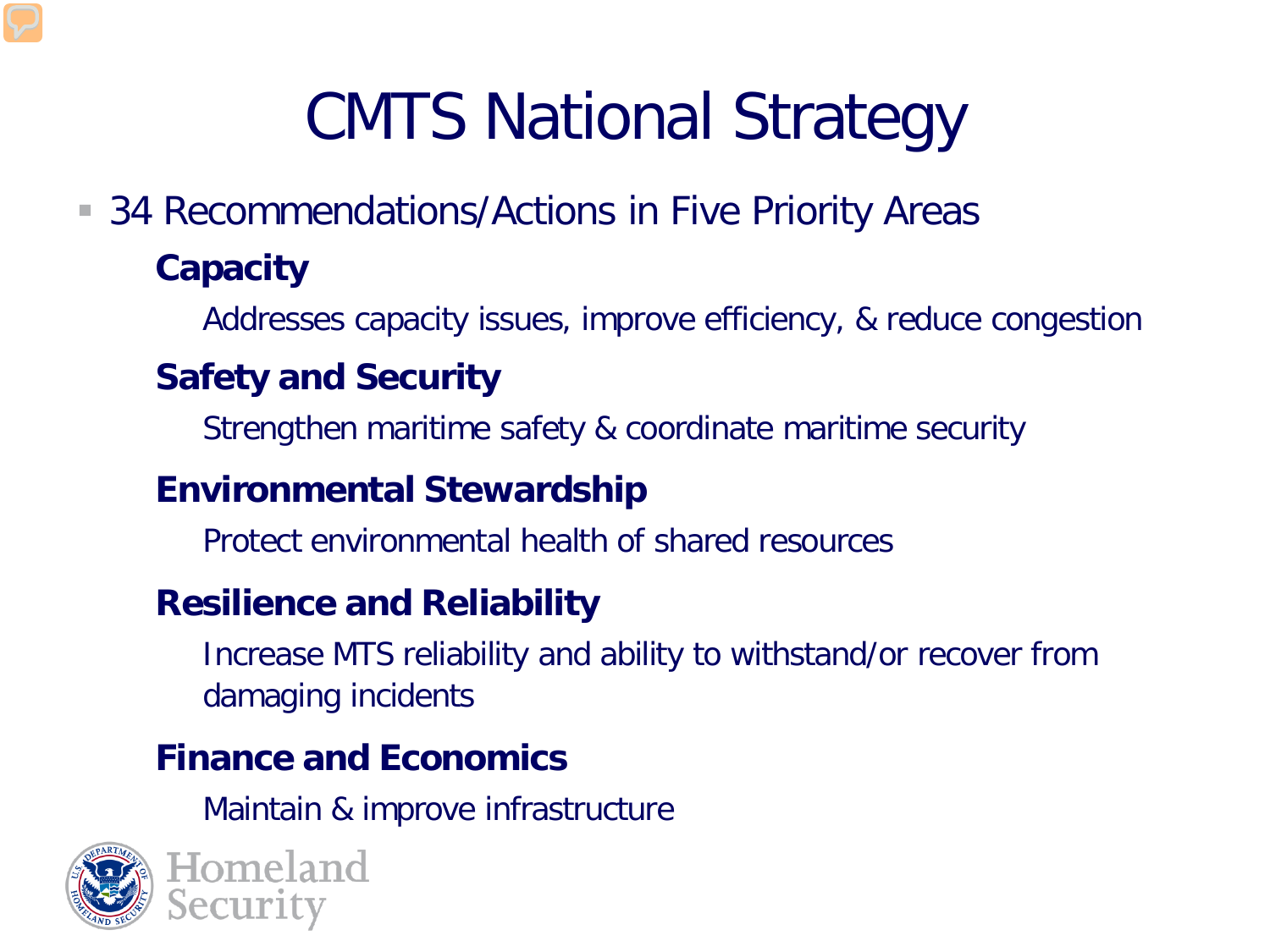### CMTS Implementation Plan

#### **7 actions for initial implementation**

- Publish MTS data on cargo movement, capacity, and productivity
- Identify co-relation between transport /infrastructure deficiencies and international competitiveness of U.S. supply chains.
- Transmit PORTS data using AIS capability
- Identify R&D requirements for MTS
- Analyze investment mechanisms for funding infrastructure including obstacles to implementation.
- Alternatives to 24-hr notice of arrival (NOA) requirement for Great Lakes and short coastwise shipments within U.S. waters.
- Restructure the Harbor Maintenance Trust Tax for domestic and international cargo

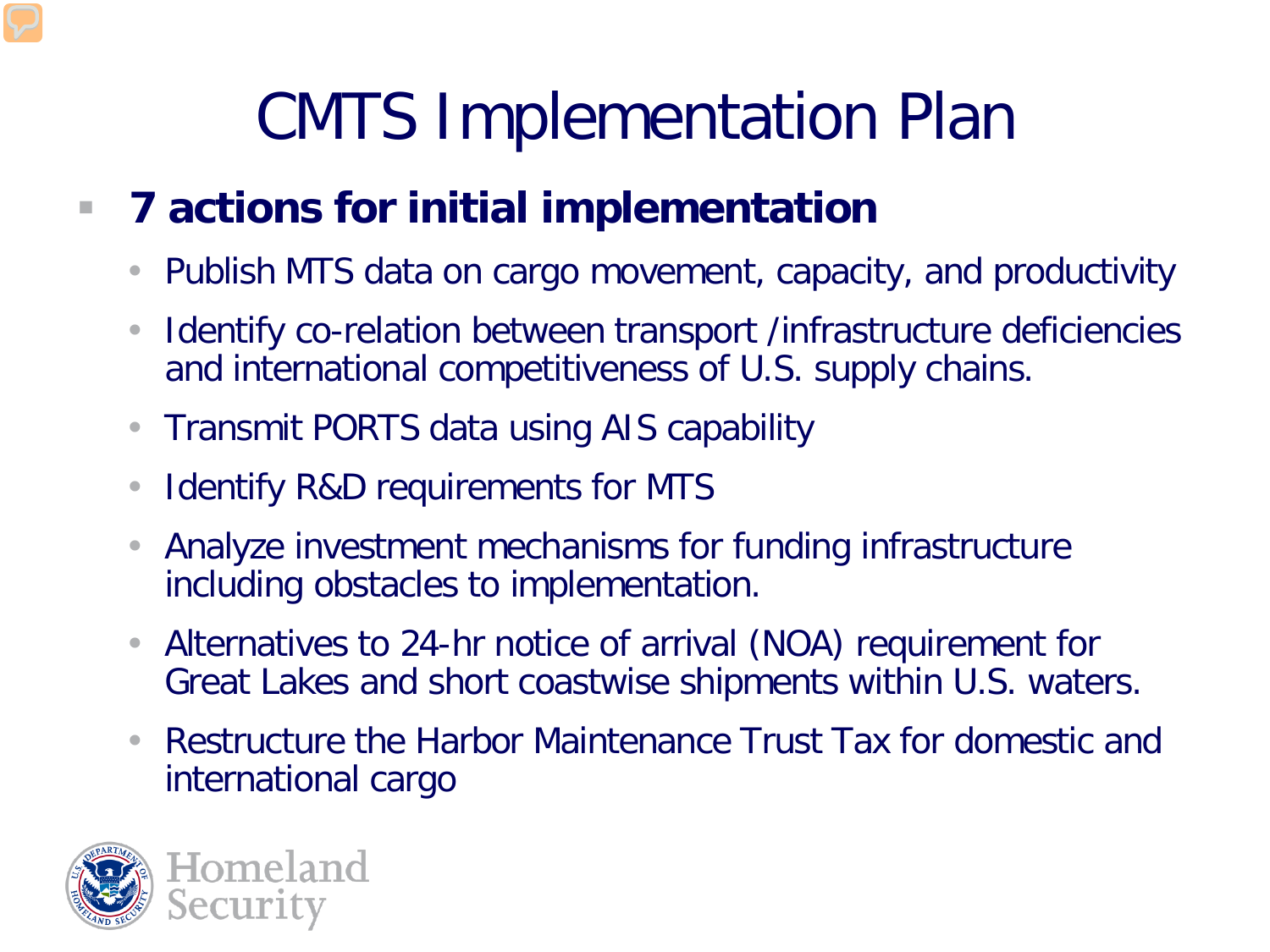### U.S. Coast Guard Marine Safety Performance Plan

- Reduce Marine Casualties
	- Recreational Boating, Towing Vessels, Fishing Vessels, High Risk Vessels
- Facilitate Commerce
	- **Improve Services, Strengthen Partnerships, Leverage Technology**
- Improve Program Processes and Management
	- **Improve Performance Measurement, Lifesaving Innovations**
- Improve Human Resource Capabilities
	- Career Development, Knowledge, Workforce Capabilities

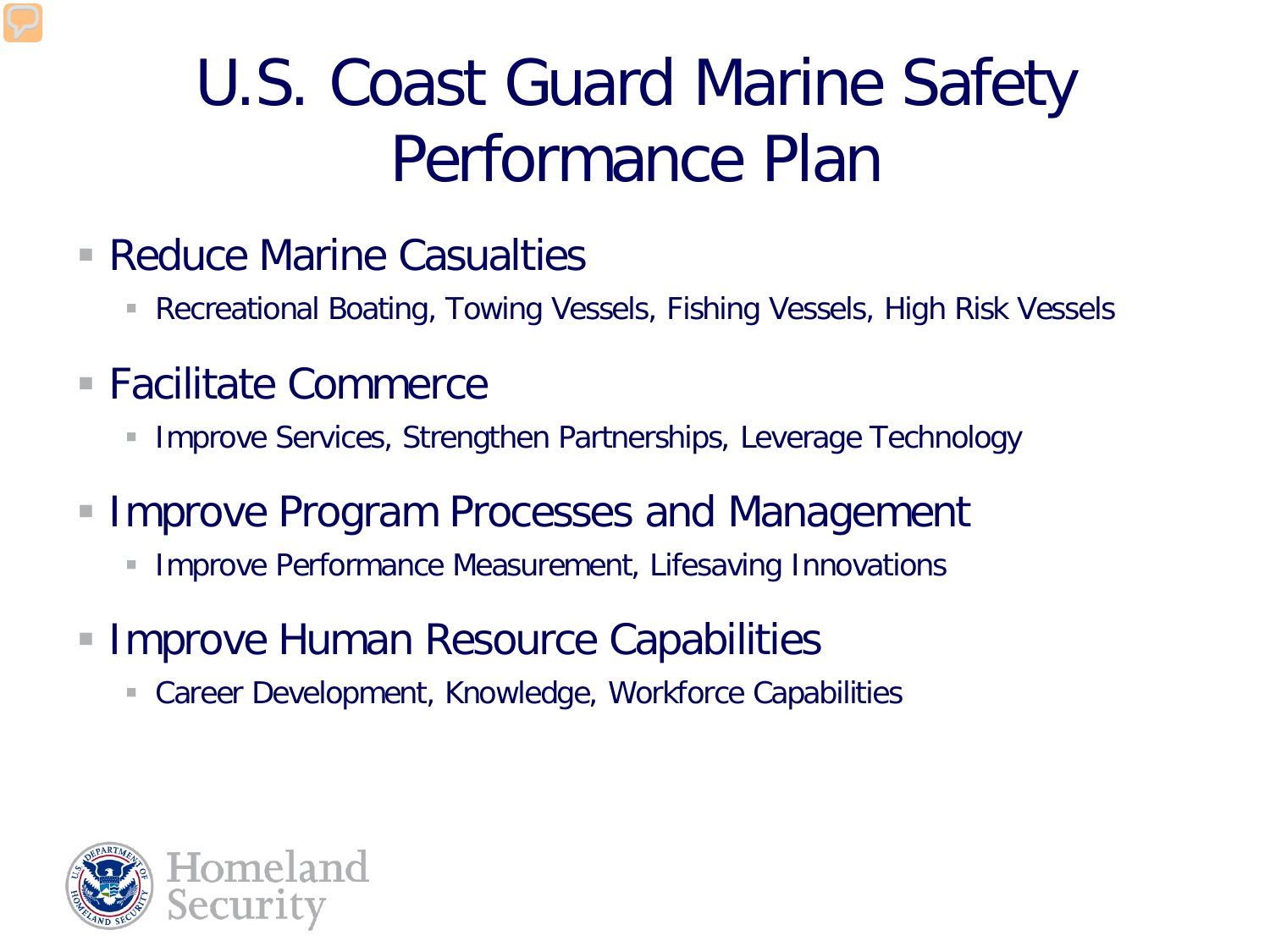### U.S. Coast Guard Waterways Management Performance Plan

#### ■ Enhance Capacity

- **Navigation Systems, Bridge Infrastructure,**
- **Improve Safety** 
	- Risk Assessment, Stakeholder Involvement
- Minimize Disruptions
	- **Domestic and Polar Icebreaking Capability**
- **Effective Program Management** 
	- **Program Measurement, Workforce Development, Funding**